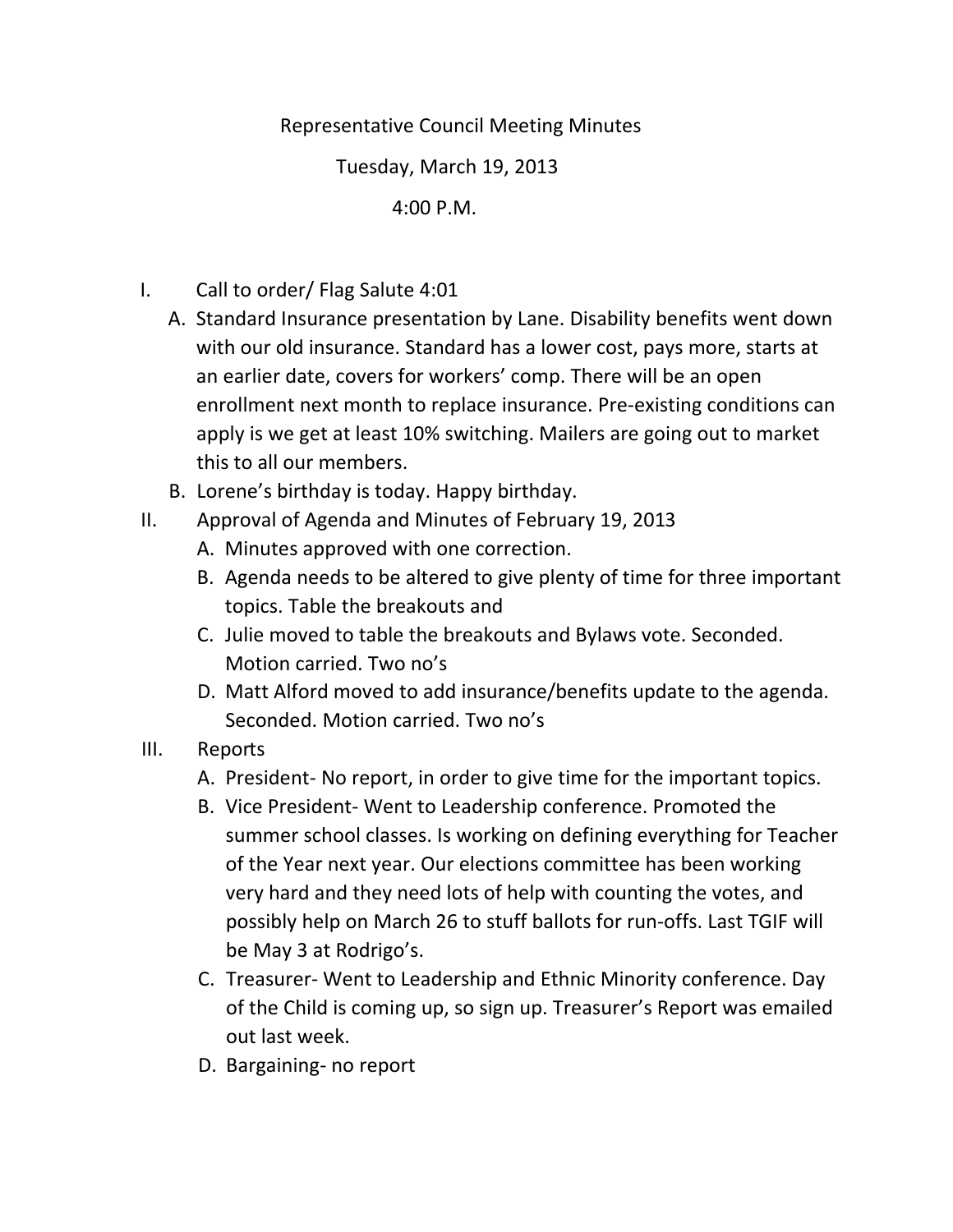## IV. Old Business

- A. 17.3 and 17.5 update. The district used our health care funds to pay for a life insurance policy that was to be funded by the district. We can only go back 3 years. It means about \$150 per member. Do we want to go back to 1996 which means about \$2 million? If we want to get paid out, it will come from somewhere else in our budget. This could be used as a bargaining chip in negotiations. The district does not have an insurance policy to cover any errors that they made. Differences in contract language and how it was interpreted. The district is planning to stop the practice. We need our resolution for what we want from the district in this grievance process. Discussion about how to maintain contract language, how to bargain for true compensation. We need to meet with our lawyers again and send out survey to members as to how we should resolve this. Arbitration may lean either way depending on how the case is built.
- V. New Business
	- A. PARS MOU
		- 1. This is for 374 teachers eligible for retirement. There is a special incentive to get 80% of their current annual salary in an annuity that pays out in 5, 10, 15 years, or life. This is a money saver for the district, because it gets the higher paid employees to retire. The district is being flexible on this numerically, but it will need to make money or they will rescind this. There are information meetings about this program. Motion to approve this MOU. Seconded. One Abstention. Motion carried.
	- B. Insurance
		- 1. JoAnn Ritchie, chair of the insurance committee, reported out about how we can lower our health insurance costs. The district has just given us the costs, even though we asked several months ago. The district advisory board includes 4 CNTA, 4 CSEA, 4 CNMA members. All CNTA members were concerned about out of pocket costs in the survey that went out. Going with a pool, decreases the cost and the risk. The flyer showed United Health Care only, not Kaiser. Most of our members use the Network 1 providers already from United Health Care, that VEBA can give us